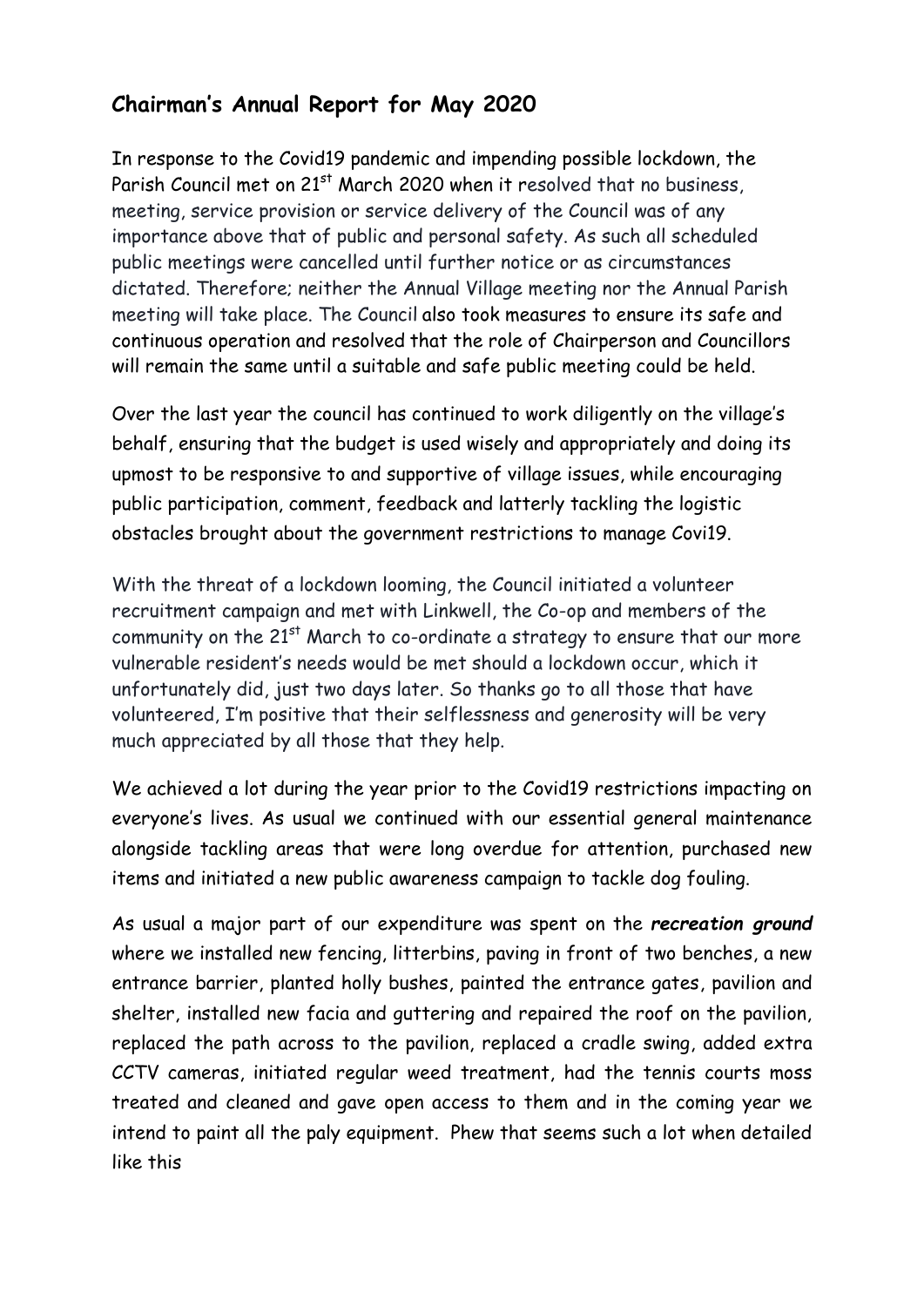We were successful in securing the continuation of our brown tourist sign for the Spring Wells, as wells as purchasing three flower planters for there and undertaking remedial tree work on the island. In the year ahead we intend to refurbish the island.

We installed new fencing and had the gate repaired and painted at the cemetery and had the hedging cut in the adjoining field as well as some remedial tree work.

In the village we began using roving anti dog fouling notices, ordered a solar panel for our speed awareness sign on Pointon Road and purchased litter picking equipment for any volunteers wishing to undertake some litter picking.

We explored taking over the *community police station*, to be used as a Council base and community facility and have await public opinion on this idea. . We also investigated employing a *community warden* to monitor the recreation ground at weekends in an effort to address anti-social behaviour. Unfortunately Covid19 brought has brought this to a standstill, however; we intend to revisit this in the future.

We approached our district councillor re the *flooding issue in Birthorpe Road*, the lack of *white lines and cats eyes* on the entrances to the village and the *missing road signs on the A52*. He assured us that all these issues would be addressed.

We had hoped to install *litterbins* on Low St and Birthorpe Road near the allotment entrance, unfortunately; these plans were not approved by SKDC, however; we continue to endeavour to achieve this objective.

Unfortunately; the housing plans for the old Aveland School site have come to a standstill as has the transfer of the Aveland playing field to BPC. We will continue to monitor this and keep residents fully informed on any updates and consult with them as necessary.

Unfortunately in September the Village Bowling Club which had been running for almost 100 years took the very sad decision to close. So many people will have very fond memories of the club and the good times they enjoyed there and will be so sad at its demise. It certainly was the end of an era. On a more positive note new plans are already afoot for the green, as the Cricket Club are taking it over and plan to use it for net practice and possibly for six a side cricket.